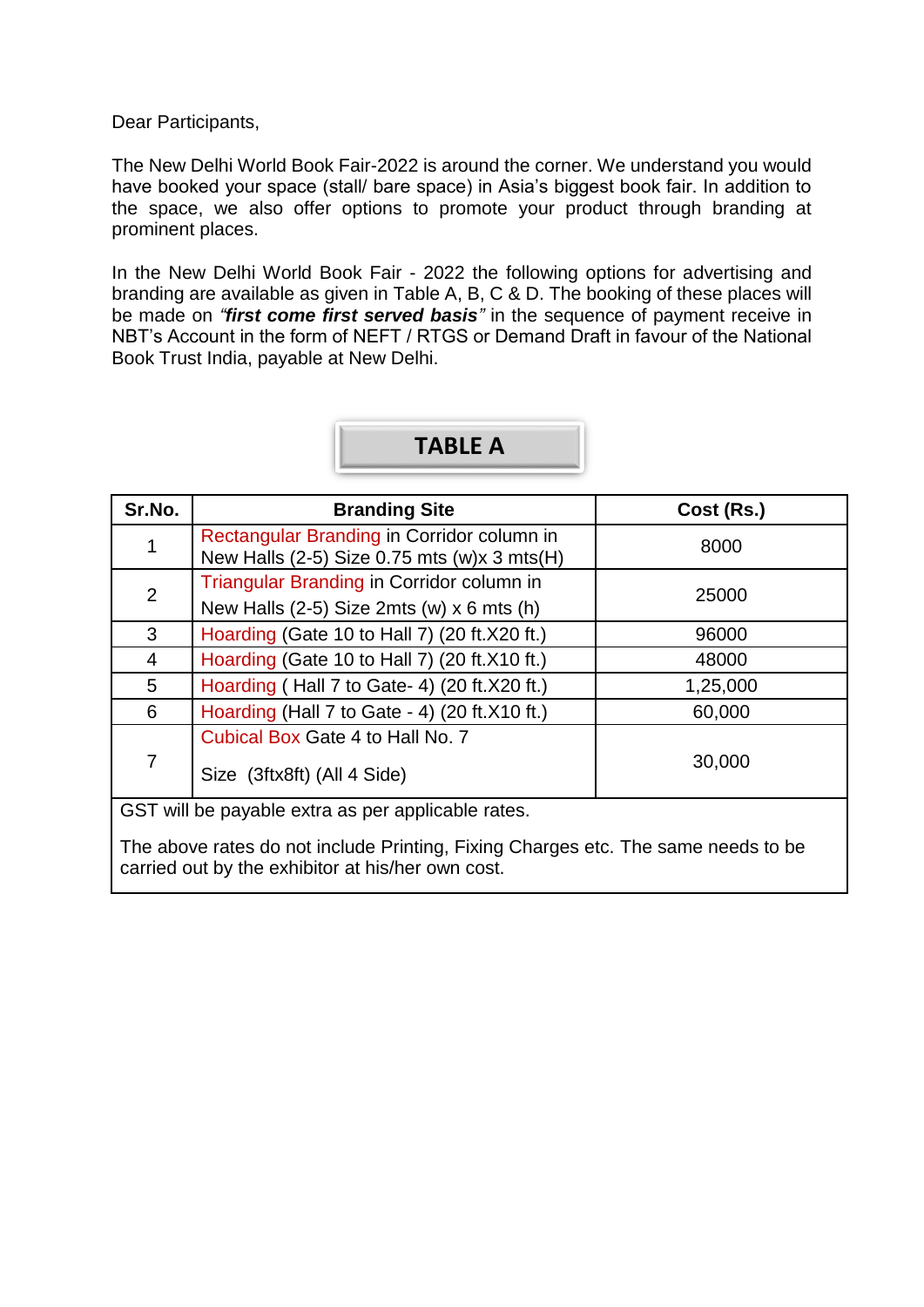## **TABLE B**

| SI. No. | <b>Options</b>            | <b>Remarks</b>                                        | Cost for 9 days (Rs.)         |  |
|---------|---------------------------|-------------------------------------------------------|-------------------------------|--|
| 1       | <b>Shuttle</b><br>Vehicle | Side Panel (Per side)                                 | $25,000x2 = 50,000 + GST@18%$ |  |
|         |                           | (Size-125x17 inch. Per side)                          |                               |  |
|         |                           | Back Side (Size19x16 inch.)                           | 15,000 + GST@18%              |  |
|         |                           | All 3 sides                                           | $60,000 + GST@18%$            |  |
|         | <b>Driver Side</b>        |                                                       | 10,000 + GST@18%              |  |
|         |                           | (Size-23x14 inch.)                                    |                               |  |
|         |                           | The Above rates inclusive of printing, fixing charges |                               |  |

| SI.<br>No.                    | <b>Options</b>                                                                                                           | <b>Remarks</b>                | Cost for 9<br>days (Rs.) | Cost per day<br>(Rs) |
|-------------------------------|--------------------------------------------------------------------------------------------------------------------------|-------------------------------|--------------------------|----------------------|
|                               | <b>Hindi Newsletter</b><br>(Mela Vaarta)                                                                                 | Quarter page                  | 50,000                   | 4,000                |
| $\overline{2}$                | <b>Please Contact:</b>                                                                                                   | Half page<br>$\bullet$        | 70,000                   | 8,000                |
|                               | Mr. Pankaj Chaturvedi<br>pc7001010@gmail.com                                                                             | Full page<br>$\bullet$        | 1,25,000                 | 15,000               |
| 3                             | <b>English Newsletter</b><br>(Fair Daily)<br>Please Contact:<br>Ms. Kanchan Wanchoo<br>Sharma.<br>nbtfairdaily@gmail.com | Quarter page<br>$\bullet$     | 50,000                   | 5,000                |
|                               |                                                                                                                          | Half page<br>$\bullet$        | 65,000                   | 8,000                |
|                               |                                                                                                                          | Full page<br>$\bullet$        | 1,25,000                 | 15,000               |
|                               |                                                                                                                          | <b>Back Page</b><br>$\bullet$ | 1,50,000                 | 20,000               |
| 4                             |                                                                                                                          | Branding on side<br>$\bullet$ | 5,00,000                 |                      |
|                               | <b>Authors' Corner</b>                                                                                                   | panels                        | Each<br>Corner           | Not available        |
| The Above rates includes GST. |                                                                                                                          |                               |                          |                      |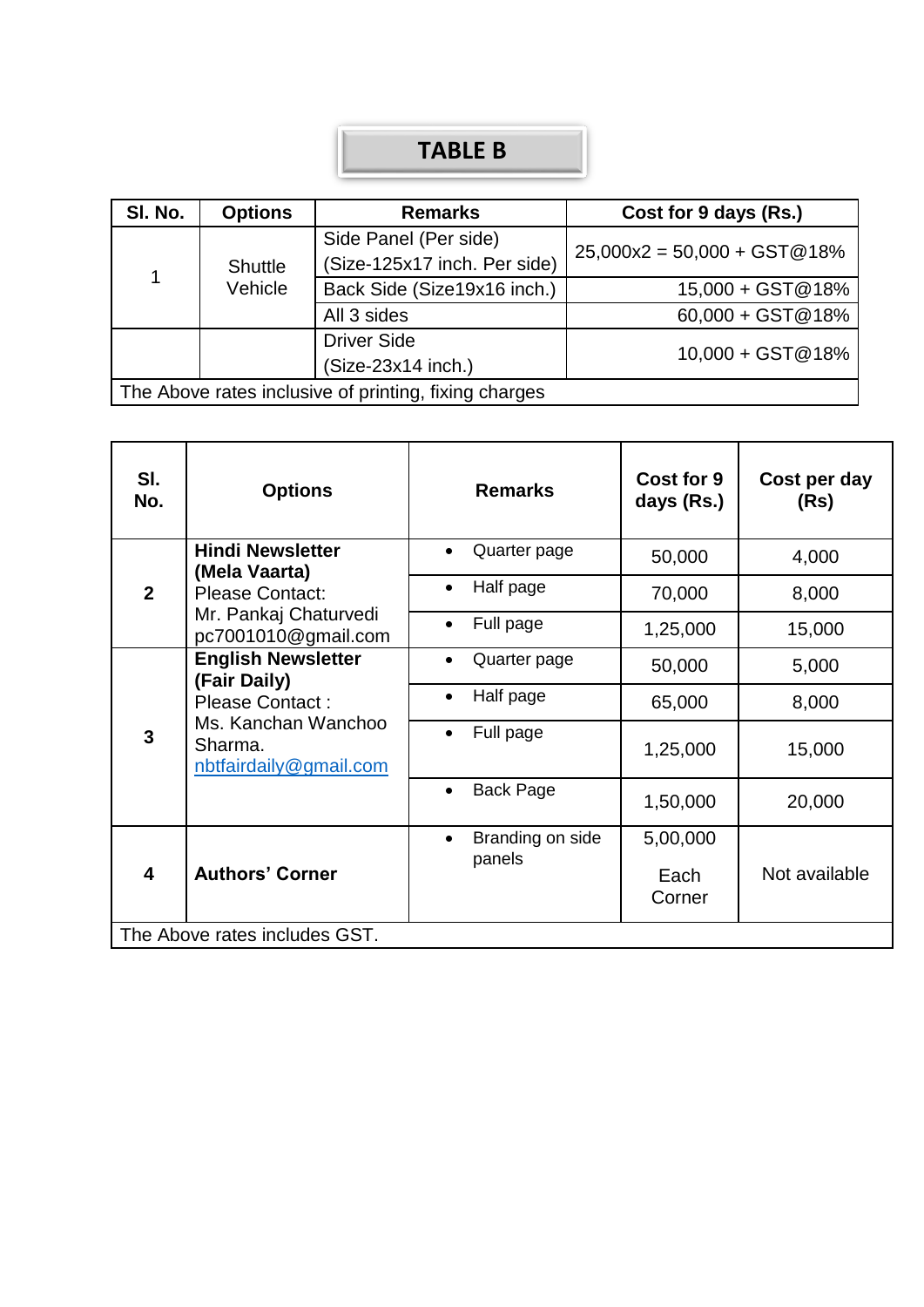### **TABLE C**

| SI. No. | Type of Site                                  | <b>Remarks</b>                                 | Rates for one day      | Rate for full duration<br>(9 days) |
|---------|-----------------------------------------------|------------------------------------------------|------------------------|------------------------------------|
|         | <b>LED</b> screen<br>inside Pragati<br>Maidan | 20 Sec. Video 3<br>Spots per<br>day/Per Screen | $5,000/- +$<br>GST@18% | $1,00,000/- +$<br>GST @ 18%        |

# **TABLE D**

| SI.No.         | <b>Type of Site</b>                                          | Cost (Rs)   |
|----------------|--------------------------------------------------------------|-------------|
| 1              | Fair Directory - Back Cover-IV (Colour)                      | Rs. 1,00,00 |
| $\overline{2}$ | Fair Directory - Inside Cover-II (Colour)                    | Rs.75,000   |
| 3              | Fair Directory - Inside Bock Cover-III (Colour)              | Rs.75,000   |
| $\overline{4}$ | Fair Directory - Full Page (Colour)                          | Rs.40,000   |
| 5              | Fair Directory - Full Page (Black & White)                   | Rs.25,000   |
| 6              | <b>Fair Directory - Book Mark</b>                            | Rs.50,000   |
| $\overline{7}$ | <b>Schedule of Events - Cover Page(Colour) II</b>            | Rs. 45,000  |
| 8              | <b>Schedule of Events - Cover Page(Colour) III</b>           | Rs. 45,000  |
| 9              | <b>Children's Pavilion Events - Cover Pages (Colour) II</b>  | Rs.45,000   |
| 10             | <b>Children's Pavilion Events - Cover Pages (Colour) III</b> | Rs.45,000   |
| 11             | Theme Pavilion Events - Cover Pages (Colour) II              | Rs.45,000   |
| 12             | <b>Children's Pavilion Events - Cover Pages (Colour) III</b> | Rs.45,000   |
| 13             | <b>Passes</b> (Approx 1 Lac Passes)                          | Rs.5,00,000 |
|                | The Above rates inclusive GST.                               |             |